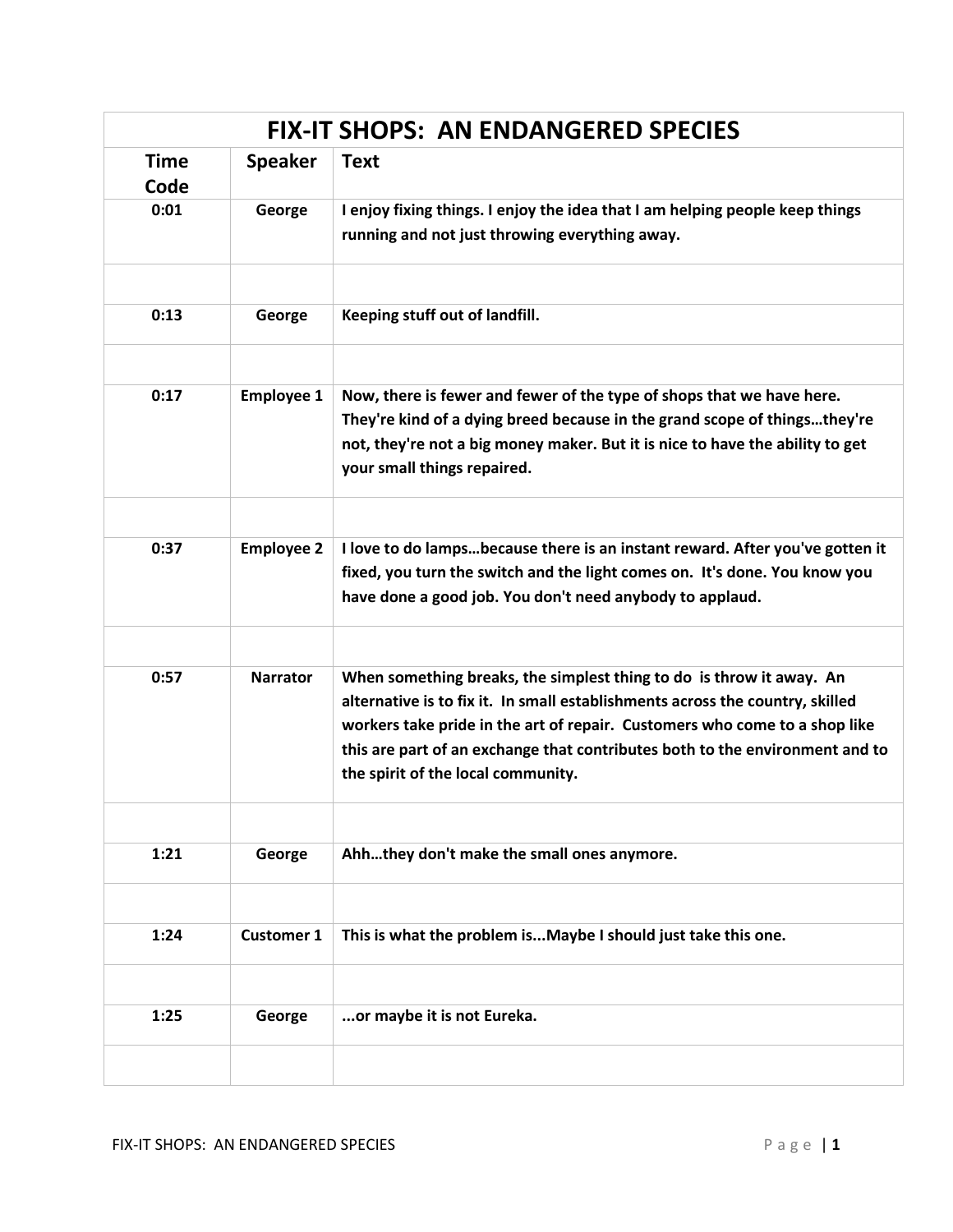| 1:26 | <b>Employee 2</b> | Well, that's a style F. The only difference between style F and style                                                                                                                                                                                                                                                                                   |
|------|-------------------|---------------------------------------------------------------------------------------------------------------------------------------------------------------------------------------------------------------------------------------------------------------------------------------------------------------------------------------------------------|
| 1:28 | George            | Okay, we replaced the bellows and put a new belt on it.                                                                                                                                                                                                                                                                                                 |
|      |                   |                                                                                                                                                                                                                                                                                                                                                         |
| 1:35 | <b>Customer 2</b> | I've got a real good one for you. I have to throw this away or I need, uh, a, a<br>bolt here                                                                                                                                                                                                                                                            |
| 1:45 | <b>Employee 2</b> | This is kind of a focal point in the community for folks who really are not into<br>a disposable society.                                                                                                                                                                                                                                               |
|      |                   |                                                                                                                                                                                                                                                                                                                                                         |
| 1:56 | George            | I may be able to do something with it but                                                                                                                                                                                                                                                                                                               |
| 1:58 | <b>Employee 2</b> | This is the first place that they go when they need to have something done                                                                                                                                                                                                                                                                              |
|      |                   | and we've got the reputation and I think it's justly earned to be able to fix<br>just about everything but the break of day.                                                                                                                                                                                                                            |
|      |                   |                                                                                                                                                                                                                                                                                                                                                         |
| 2:10 | <b>Employee 2</b> | I know what, what kind of parts we're going to need to hang onto, and, and<br>there's been things that I've been holding onto for twenty years and<br>tomorrow I may need that part. We'll do whatever we can to make it live<br>again.                                                                                                                 |
|      |                   |                                                                                                                                                                                                                                                                                                                                                         |
| 2:30 | George            | It's a pretty typical thing on this particular kind of vacuum cleaner that goes<br>wrong. The motor overheats, something gets jammed in here, like a sock, a<br>rock, or a coin and the motor freezes up fast enough, and it freezes solid.<br>What happens is the motor just (snaps fingers) The fuse just pops because<br>it gets too hot, too quick. |
|      |                   |                                                                                                                                                                                                                                                                                                                                                         |
| 2:47 | George            | So that's what's wrong with it. And I basically told him it's not worth fixing.<br>However, if I can fix it, using some of the other parts that I have here, the<br>spare parts, I can sort of customize the work as I go along.                                                                                                                        |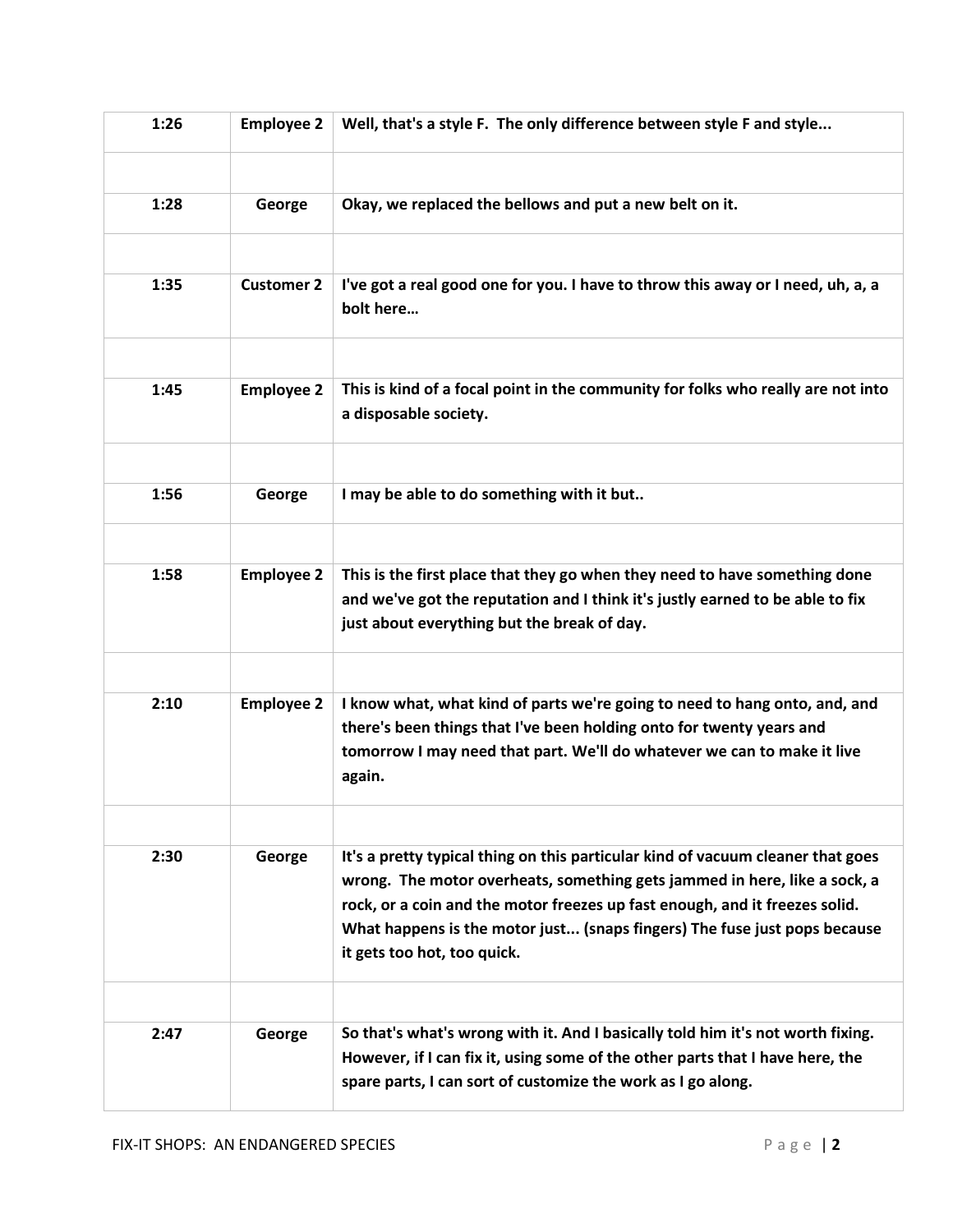| 3:01 | <b>Employee 2</b> | What I tend to do is, I tend to look at a piece of equipment that has failed and<br>try to envision what the, how the equipment had failed, what it's trying to<br>tell me about its failing.                                                  |
|------|-------------------|------------------------------------------------------------------------------------------------------------------------------------------------------------------------------------------------------------------------------------------------|
|      |                   |                                                                                                                                                                                                                                                |
| 3:16 | <b>Employee 2</b> | A craftsman will not just swap out parts and will not say that something is<br>unfixable because we can no longer get parts or because they are too difficult<br>to get. We'll try to use something else. We'll try to improvise.              |
|      |                   |                                                                                                                                                                                                                                                |
| 3:52 | George            | This place, this store is part of this community. I like the personal one-on-one<br>you get with a small business. You are dealing with somebody that you can<br>build a relationship with. You get to know them and they get to know you.     |
|      |                   |                                                                                                                                                                                                                                                |
| 4:07 | George            | Oh, thank you!                                                                                                                                                                                                                                 |
|      |                   |                                                                                                                                                                                                                                                |
| 4:08 | George            | You get to know them and they get to know you.                                                                                                                                                                                                 |
|      |                   |                                                                                                                                                                                                                                                |
| 4:12 | <b>Customer 3</b> | George has been kind enough to drop things off at my house because he lives<br>out my way and we'll swing by and he's helped neighbors out and anybody<br>that needs it. He is real good about it. He's even come out to make a house<br>call. |
|      |                   |                                                                                                                                                                                                                                                |
| 4:21 | George            | It feels like it's part of you. It's just not a job, you're making it part of you. So<br>I appreciate that aspect of a small business as well.                                                                                                 |
|      |                   |                                                                                                                                                                                                                                                |
| 4:30 | <b>Customer 4</b> | Hi.                                                                                                                                                                                                                                            |
|      |                   |                                                                                                                                                                                                                                                |
| 4:30 | George            | What can I do for you?                                                                                                                                                                                                                         |
|      |                   |                                                                                                                                                                                                                                                |